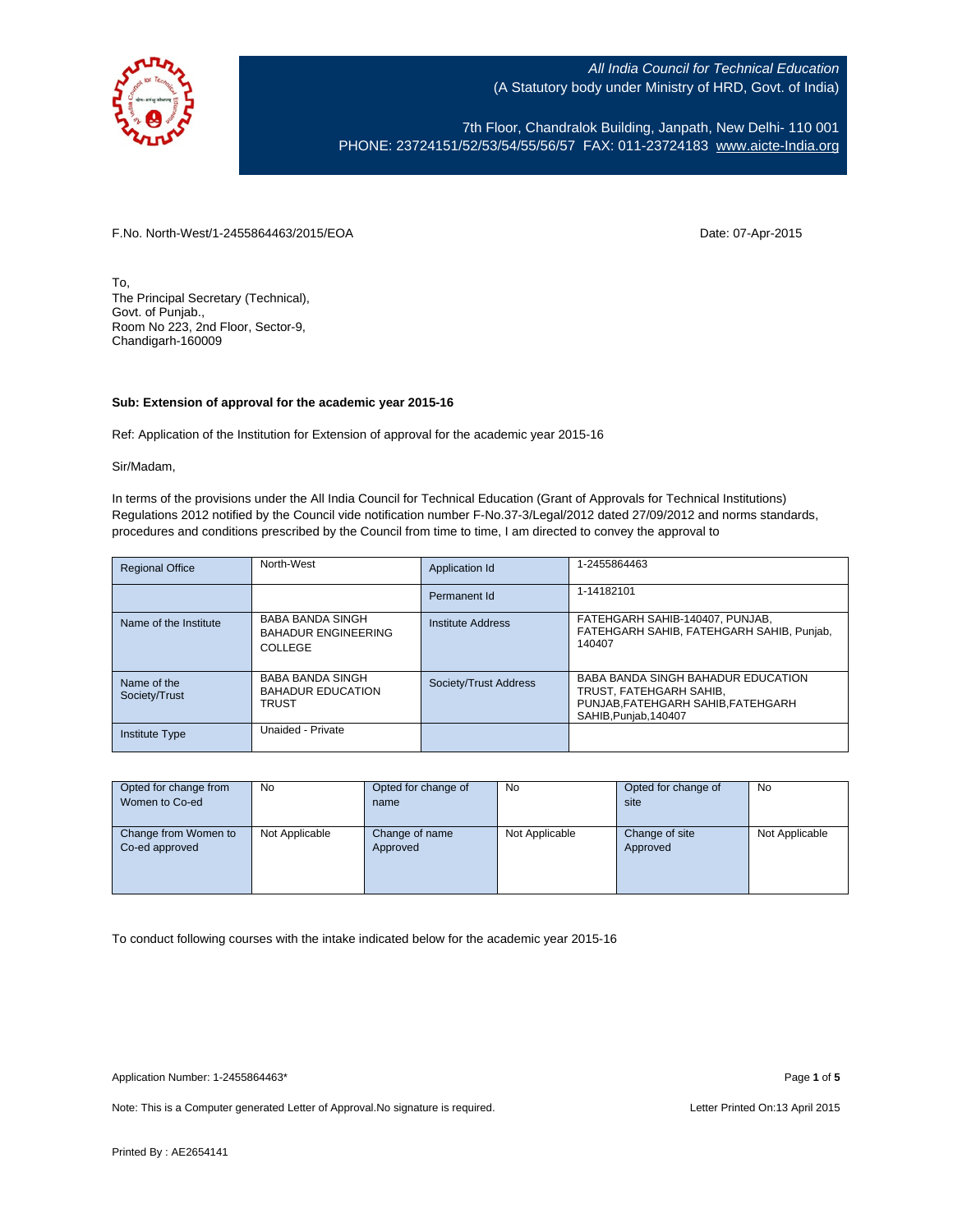

7th Floor, Chandralok Building, Janpath, New Delhi- 110 001 PHONE: 23724151/52/53/54/55/56/57 FAX: 011-23724183 [www.aicte-India.org](http://www.aicte-india.org/)

| Application Id: 1-2455864463                          |              | Course                                     |                                                                 | <b>Affiliating Body</b>    |                                                 |                 |                                  |                            |                     |                                          |
|-------------------------------------------------------|--------------|--------------------------------------------|-----------------------------------------------------------------|----------------------------|-------------------------------------------------|-----------------|----------------------------------|----------------------------|---------------------|------------------------------------------|
| Program                                               | Shift        | Level                                      |                                                                 | Full/Part Time             |                                                 | Intake 2014-15  | Intake Approved for<br>$15 - 16$ | <b>NRI Approval status</b> | PIO Approval status | Foreign Collaboration<br>Approval status |
|                                                       |              |                                            |                                                                 |                            |                                                 |                 |                                  |                            |                     |                                          |
| <b>ENGINEERING</b><br><b>AND</b><br><b>TECHNOLOGY</b> | 1st<br>Shift | POST<br><b>GRADUA</b><br><b>TE</b>         | CAD CAM                                                         | <b>FULL</b><br><b>TIME</b> | Punjab<br>Technical<br>University,<br>Jalandhar | 18              | 18                               | <b>NA</b>                  | <b>NA</b>           | <b>NA</b>                                |
| <b>ENGINEERING</b><br><b>AND</b><br><b>TECHNOLOGY</b> | 1st<br>Shift | POST<br><b>GRADUA</b><br>TE                | <b>COMPUTER</b><br><b>SCIENCE AND</b><br><b>ENGINEERING</b>     | <b>FULL</b><br><b>TIME</b> | Punjab<br>Technical<br>University,<br>Jalandhar | 18              | 18                               | <b>NA</b>                  | <b>NA</b>           | <b>NA</b>                                |
| <b>ENGINEERING</b><br><b>AND</b><br><b>TECHNOLOGY</b> | 1st<br>Shift | POST<br><b>GRADUA</b><br><b>TE</b>         | <b>ELECTRONICS &amp;</b><br><b>COMMUNICATION</b><br><b>ENGG</b> | <b>FULL</b><br><b>TIME</b> | Punjab<br>Technical<br>University,<br>Jalandhar | 18              | $\overline{18}$                  | N <sub>A</sub>             | $N_A$               | <b>NA</b>                                |
| <b>ENGINEERING</b><br><b>AND</b><br><b>TECHNOLOGY</b> | 1st<br>Shift | POST<br><b>GRADUA</b><br><b>TE</b>         | <b>E-SECURITY</b>                                               | <b>FULL</b><br><b>TIME</b> | Punjab<br>Technical<br>University,<br>Jalandhar | $\overline{18}$ | $\overline{18}$                  | N <sub>A</sub>             | $N_A$               | <b>NA</b>                                |
| <b>ENGINEERING</b><br><b>AND</b><br><b>TECHNOLOGY</b> | 1st<br>Shift | POST<br><b>GRADUA</b><br>TE                | <b>INSTRUMENTATIO</b><br>N & CONTROL                            | <b>FULL</b><br><b>TIME</b> | Punjab<br>Technical<br>University,<br>Jalandhar | 18              | 18                               | <b>NA</b>                  | $N_A$               | <b>NA</b>                                |
| <b>ENGINEERING</b><br><b>AND</b><br><b>TECHNOLOGY</b> | 1st<br>Shift | POST<br><b>GRADUA</b><br>TE                | <b>POWER SYSTEMS</b>                                            | <b>FULL</b><br><b>TIME</b> | Punjab<br>Technical<br>University,<br>Jalandhar | 18              | 18                               | <b>NA</b>                  | NA                  | <b>NA</b>                                |
| <b>ENGINEERING</b><br><b>AND</b><br><b>TECHNOLOGY</b> | 1st<br>Shift | <b>POST</b><br><b>GRADUA</b><br>TE         | <b>ROBOTICS AND</b><br><b>MECHATRONICS</b>                      | <b>FULL</b><br><b>TIME</b> | Punjab<br>Technical<br>University,<br>Jalandhar | 18              | 18                               | NA                         | N <sub>A</sub>      | NA                                       |
| <b>ENGINEERING</b><br><b>AND</b><br><b>TECHNOLOGY</b> | 1st<br>Shift | <b>UNDER</b><br><b>GRADUA</b><br><b>TE</b> | <b>AGRICULTURE</b><br><b>ENGINEERING</b>                        | <b>FULL</b><br><b>TIME</b> | Punjab<br>Technical<br>University,<br>Jalandhar | 60              | 60                               | NA                         | NA                  | <b>NA</b>                                |

Application Number: 1-2455864463\* Page **2** of **5**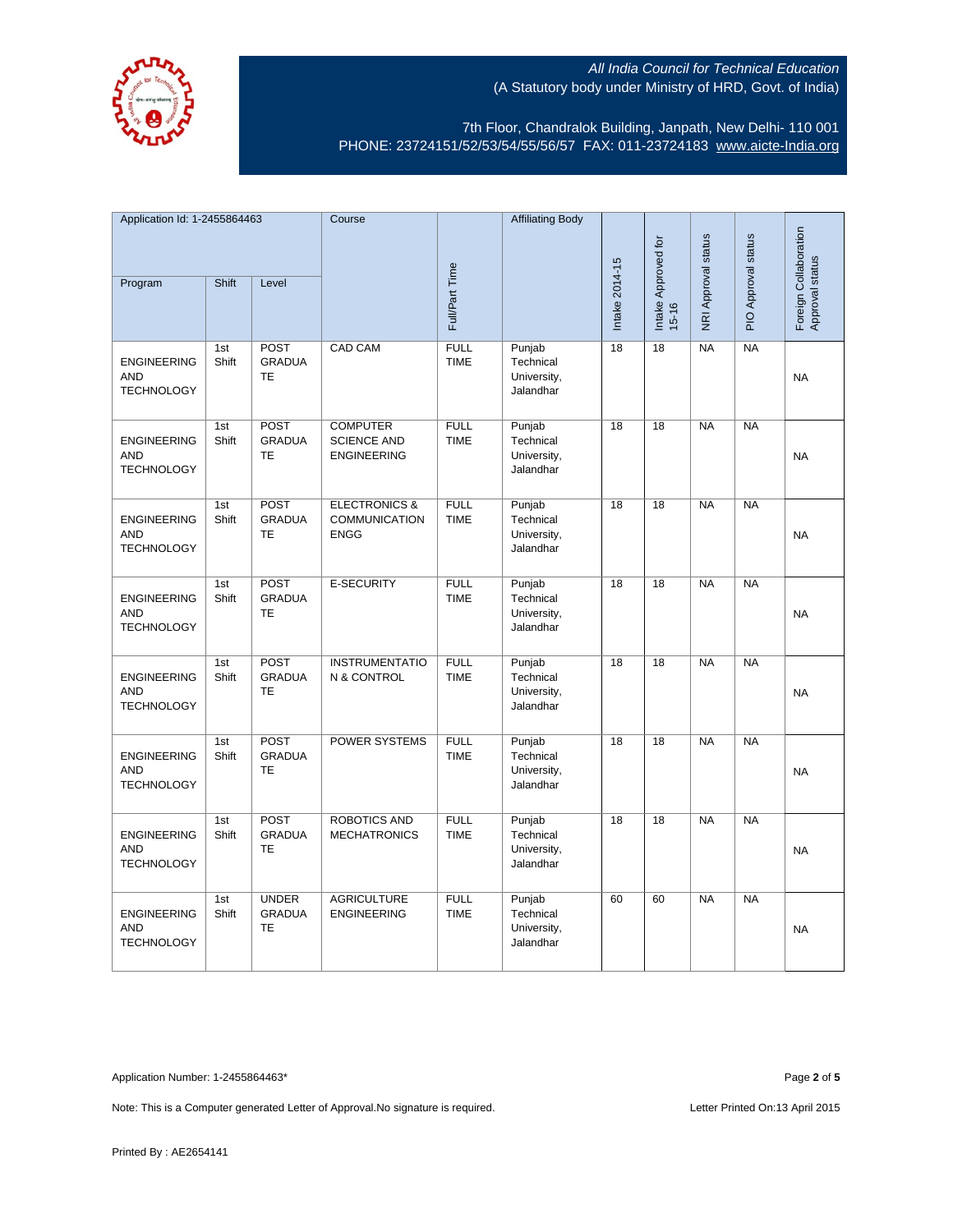

7th Floor, Chandralok Building, Janpath, New Delhi- 110 001 PHONE: 23724151/52/53/54/55/56/57 FAX: 011-23724183 [www.aicte-India.org](http://www.aicte-india.org/)

| Application Id: 1-2455864463                          |              | Course                                     |                                                                 | <b>Affiliating Body</b>    |                                                 |                |                     |                            |                     |                                          |
|-------------------------------------------------------|--------------|--------------------------------------------|-----------------------------------------------------------------|----------------------------|-------------------------------------------------|----------------|---------------------|----------------------------|---------------------|------------------------------------------|
| Program                                               | Shift        | Level                                      |                                                                 | Full/Part Time             |                                                 | Intake 2014-15 | Intake Approved for | <b>NRI Approval status</b> | PIO Approval status | Foreign Collaboration<br>Approval status |
|                                                       |              |                                            |                                                                 |                            |                                                 |                | $15 - 16$           |                            |                     |                                          |
| <b>ENGINEERING</b><br><b>AND</b><br><b>TECHNOLOGY</b> | 1st<br>Shift | <b>UNDER</b><br><b>GRADUA</b><br><b>TE</b> | <b>CIVIL</b><br><b>ENGINEERING</b>                              | <b>FULL</b><br><b>TIME</b> | Punjab<br>Technical<br>University,<br>Jalandhar | 120            | 120                 | <b>NA</b>                  | <b>NA</b>           | <b>NA</b>                                |
| <b>ENGINEERING</b><br><b>AND</b><br><b>TECHNOLOGY</b> | 1st<br>Shift | <b>UNDER</b><br><b>GRADUA</b><br>TE        | <b>COMPUTER</b><br><b>SCIENCE &amp;</b><br><b>ENGINEERING</b>   | <b>FULL</b><br><b>TIME</b> | Punjab<br>Technical<br>University,<br>Jalandhar | 180            | 180                 | <b>NA</b>                  | <b>NA</b>           | <b>NA</b>                                |
| <b>ENGINEERING</b><br><b>AND</b><br><b>TECHNOLOGY</b> | 1st<br>Shift | <b>UNDER</b><br><b>GRADUA</b><br>TE        | <b>ELECTRICAL</b><br><b>ENGINEERING</b>                         | <b>FULL</b><br><b>TIME</b> | Punjab<br>Technical<br>University,<br>Jalandhar | 120            | 120                 | N <sub>A</sub>             | $N_A$               | <b>NA</b>                                |
| <b>ENGINEERING</b><br><b>AND</b><br><b>TECHNOLOGY</b> | 1st<br>Shift | <b>UNDER</b><br><b>GRADUA</b><br><b>TE</b> | <b>ELECTRONICS &amp;</b><br><b>COMMUNICATION</b><br><b>ENGG</b> | <b>FULL</b><br><b>TIME</b> | Punjab<br>Technical<br>University,<br>Jalandhar | 120            | 120                 | NA                         | $N_A$               | <b>NA</b>                                |
| <b>ENGINEERING</b><br><b>AND</b><br><b>TECHNOLOGY</b> | 1st<br>Shift | <b>UNDER</b><br><b>GRADUA</b><br>TE        | <b>INDUSTRIAL</b><br><b>ENGINEERING</b>                         | <b>FULL</b><br><b>TIME</b> | Punjab<br>Technical<br>University,<br>Jalandhar | 60             | 60                  | <b>NA</b>                  | $N_A$               | <b>NA</b>                                |
| <b>ENGINEERING</b><br><b>AND</b><br><b>TECHNOLOGY</b> | 1st<br>Shift | <b>UNDER</b><br><b>GRADUA</b><br>TE        | <b>INFORMATION</b><br><b>TECHNOLOGY</b>                         | <b>FULL</b><br><b>TIME</b> | Punjab<br>Technical<br>University,<br>Jalandhar | 90             | 90                  | <b>NA</b>                  | NA                  | <b>NA</b>                                |
| <b>ENGINEERING</b><br><b>AND</b><br><b>TECHNOLOGY</b> | 1st<br>Shift | <b>UNDER</b><br><b>GRADUA</b><br>TE        | <b>MECHANICAL</b><br><b>ENGINEERING</b>                         | <b>FULL</b><br><b>TIME</b> | Punjab<br>Technical<br>University,<br>Jalandhar | 180            | 180                 | NA                         | NA                  | <b>NA</b>                                |
| <b>MANAGEMEN</b><br>T                                 | 1st<br>Shift | POST<br><b>GRADUA</b><br><b>TE</b>         | <b>BUSINESS</b><br><b>ADMINISTRATION</b>                        | <b>FULL</b><br><b>TIME</b> | Punjab<br>Technical<br>University,<br>Jalandhar | 60             | 60                  | NA                         | NA                  | <b>NA</b>                                |

Application Number: 1-2455864463\* Page **3** of **5**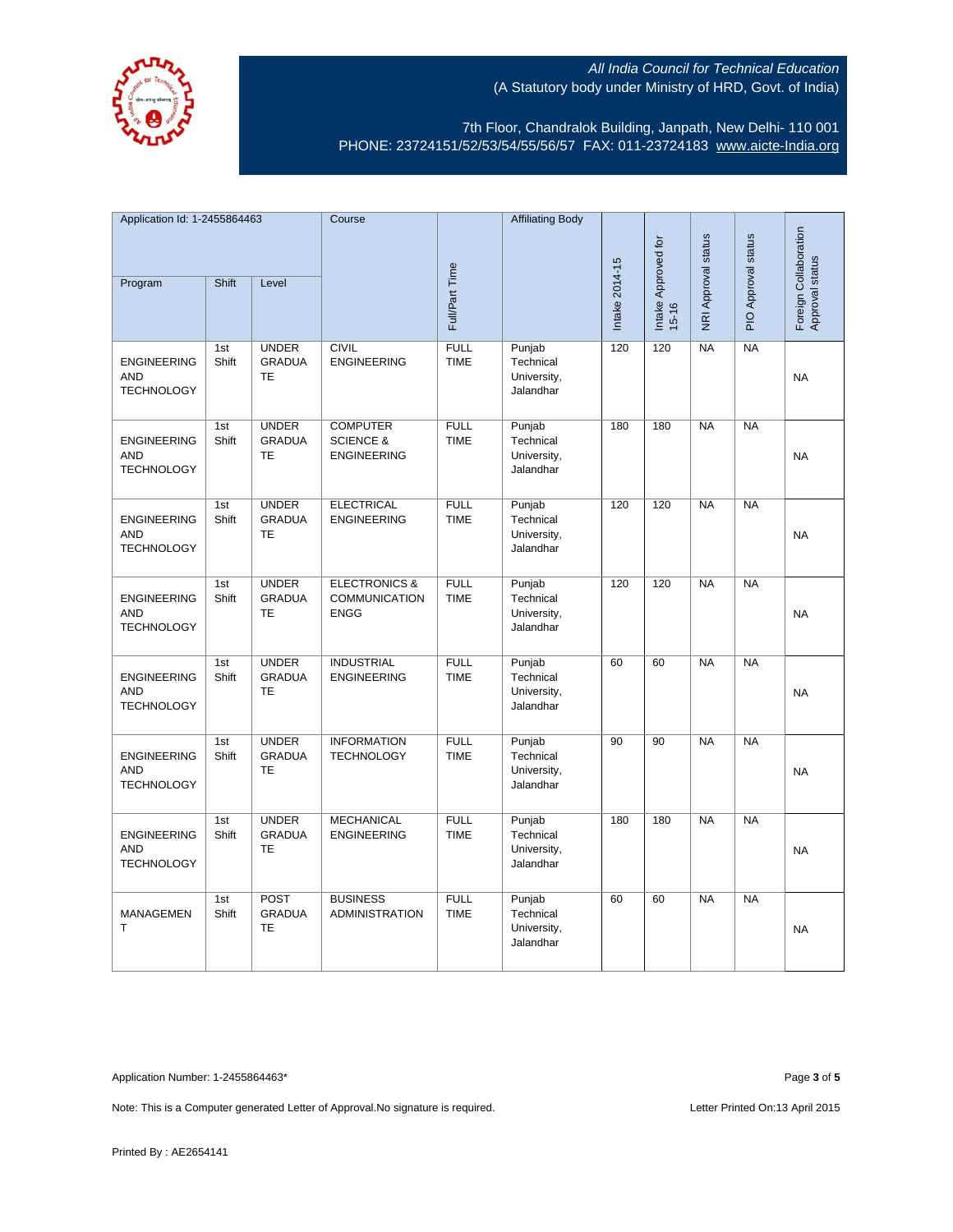

7th Floor, Chandralok Building, Janpath, New Delhi- 110 001 PHONE: 23724151/52/53/54/55/56/57 FAX: 011-23724183 [www.aicte-India.org](http://www.aicte-india.org/)

| Application Id: 1-2455864463<br>Program | <b>Shift</b> | Level                       | Course                                                      | Time<br><b>Full/Part</b>   | <b>Affiliating Body</b>                         | S<br>$\overline{\phantom{0}}$<br>2014<br>Intake | $\overline{p}$<br>g<br>Approve<br>Intake<br>$\frac{6}{2}$<br>$\frac{1}{2}$ | status<br>Approval<br>$\overline{g}$ | status<br>Approval<br>PIO | Collaboration<br>status<br>त्त<br>Foreign<br><b>Approva</b> |
|-----------------------------------------|--------------|-----------------------------|-------------------------------------------------------------|----------------------------|-------------------------------------------------|-------------------------------------------------|----------------------------------------------------------------------------|--------------------------------------|---------------------------|-------------------------------------------------------------|
| <b>MCA</b>                              | 1st<br>Shift | <b>POST</b><br>GRADUA<br>TE | <b>MASTERS IN</b><br><b>COMPUTER</b><br><b>APPLICATIONS</b> | <b>FULL</b><br><b>TIME</b> | Punjab<br>Technical<br>University,<br>Jalandhar | 60                                              | 60                                                                         | <b>NA</b>                            | <b>NA</b>                 | <b>NA</b>                                                   |

Note: Validity of the course details may be verified at www.aicte-india.org>departments>approvals

The above mentioned approval is subject to the condition that BABA BANDA SINGH BAHADUR ENGINEERING COLLEGE shall follow and adhere to the Regulations, guidelines and directions issued by AICTE from time to time and the undertaking / affidavit given by the institution along with the application submitted by the institution on portal.

In case of any differences in content in this Computer generated Extension of Approval Letter, the content/information as approved by the Executive Council / General Council as available on the record of AICTE shall be final and binding.

Strict compliance of Anti-Ragging Regulation:- Approval is subject to strict compliance of provisions made in AICTE Regulation notified vide F. No. 37-3/Legal/AICTE/2009 dated July 1, 2009 for Prevention and Prohibition of Ragging in Technical Institutions. In case Institution fails to take adequate steps to Prevent Ragging or fails to act in accordance with AICTE Regulation or fails to punish perpetrators or incidents of Ragging, it will be liable to take any action as defined under clause 9(4) of the said Regulation.

> **Dr. Avinash S Pant Actg Chairman, AICTE**

Copy to:

- **1. The Regional Officer,** All India Council for Technical Education Plot No. 1A, 5th Floor, DTE(Pb..) Building, Dakshin Mark, Sector 36-A, Chandigarh-160 036
- **2. The Director Of Technical Education,** Punjab
- **3. The Registrar,** Punjab Technical University, Jalandhar

Application Number: 1-2455864463\* Page **4** of **5**

Note: This is a Computer generated Letter of Approval.No signature is required. Letter According the state of the Letter Printed On:13 April 2015